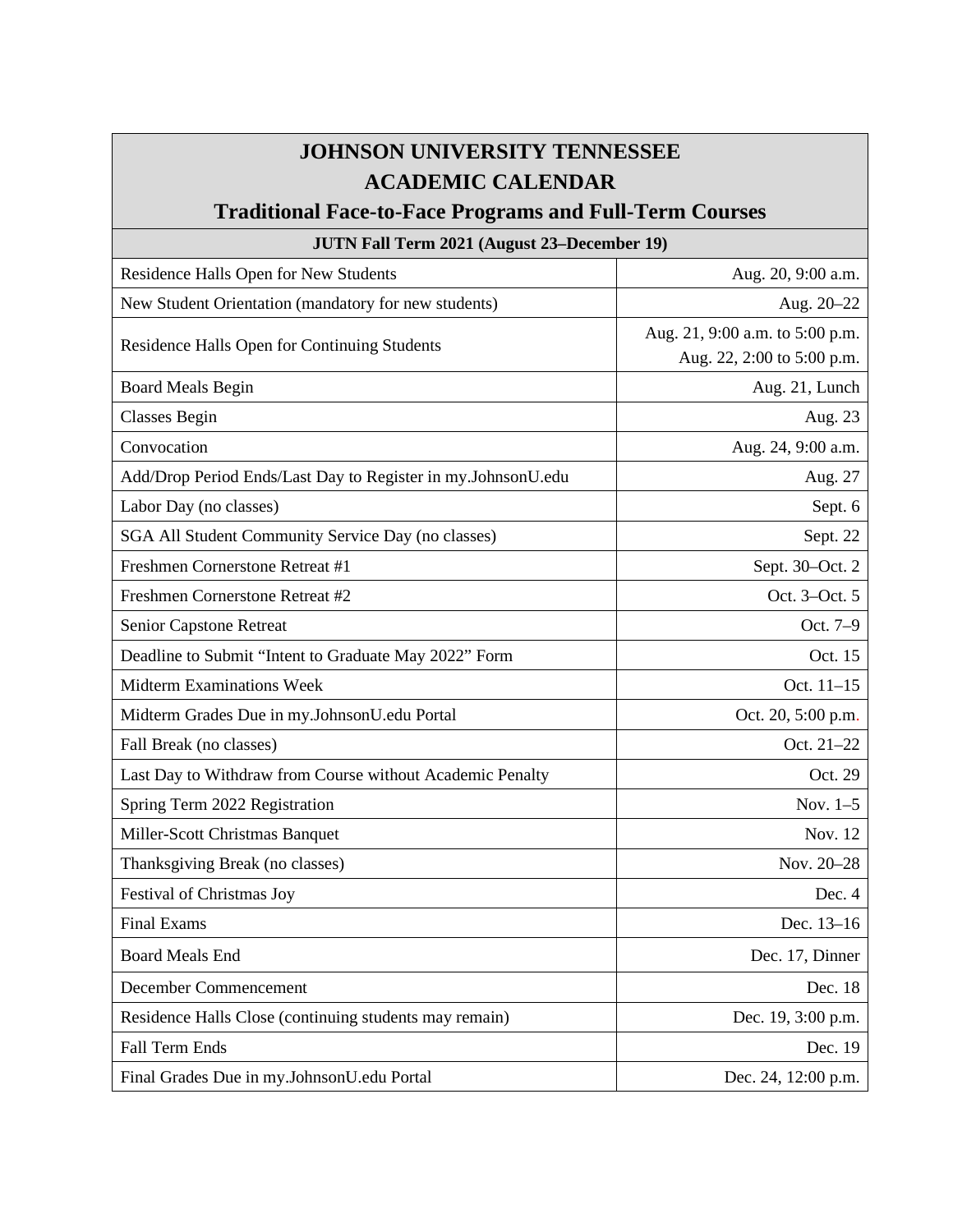| <b>JUTN Spring Term 2022 (January 10-May 8)</b>              |                    |
|--------------------------------------------------------------|--------------------|
| J-Term                                                       | Jan. 3-7           |
| Residence Halls Open                                         | Jan. 9, 1:00 p.m.  |
| <b>Board Meals Begin</b>                                     | Jan. 9, Dinner     |
| <b>Traditional Classes Begin</b>                             | Jan. 10            |
| <b>New Student Orientation</b>                               | Jan. 10, 9:00 a.m. |
| Add/Drop Period Ends/Last Day to Register in my.JohnsonU.edu | Jan. 14            |
| Martin Luther King, Jr. Day (no classes)                     | Jan. 17            |
| Homecoming and Preaching Rally (no classes Feb. 23 and 24)   | Feb. 22-24         |
| Senior Capstone Retreat                                      | Feb. 24-26         |
| <b>Midterm Examinations</b>                                  | March 7-11         |
| Midterm Grades Due in my.JohnsonU.edu Portal                 | Mar. 16, 5:00 p.m. |
| J-Term Grades Due in my.JohnsonU.edu Portal                  | Mar. 16, 5:00 p.m. |
| Last Day to Withdraw from Course without Academic Penalty    | Mar. 18            |
| Spring Break (no classes)                                    | Mar. 19-27         |
| Summer Term 2022 Registration                                | Mar. 21-25         |
| Fall Term 2022 Registration                                  | Mar. 28-Apr. 1     |
| Preaching Emphasis Week                                      | Mar. 28-Apr. 1     |
| Deadline to Submit "Intent to Graduate August 2022" Form     | Apr. 15            |
| Good Friday Holiday (no classes)                             | Apr. 15            |
| Founders' Day Chapel (no classes)                            | Apr. 21, 9:00 a.m. |
| Errosthe                                                     | Apr. 26            |
| <b>Awards Chapel</b>                                         | Apr. 28, 9:00 a.m. |
| <b>Final Examinations</b>                                    | May $2-5$          |
| <b>Commencement Rehearsal</b>                                | May 6, 10:00 a.m.  |
| <b>Board Meals End</b>                                       | May 6, Dinner      |
| <b>Spring Commencement</b>                                   | May 7              |
| <b>Residence Halls Close</b>                                 | May 8, 3:00 p.m.   |
| <b>Spring Term Ends</b>                                      | May 8              |
| Final Grades Due in my.JohnsonU.edu Portal                   | May 16, 12:00 p.m. |
| JUTN Summer Term 2022 (May 9-Aug. 21)                        |                    |
| <b>Classes Begin</b>                                         | May 9              |
| Add/Drop Period Ends/Last Day to Register in my.JohnsonU.edu | May 13             |